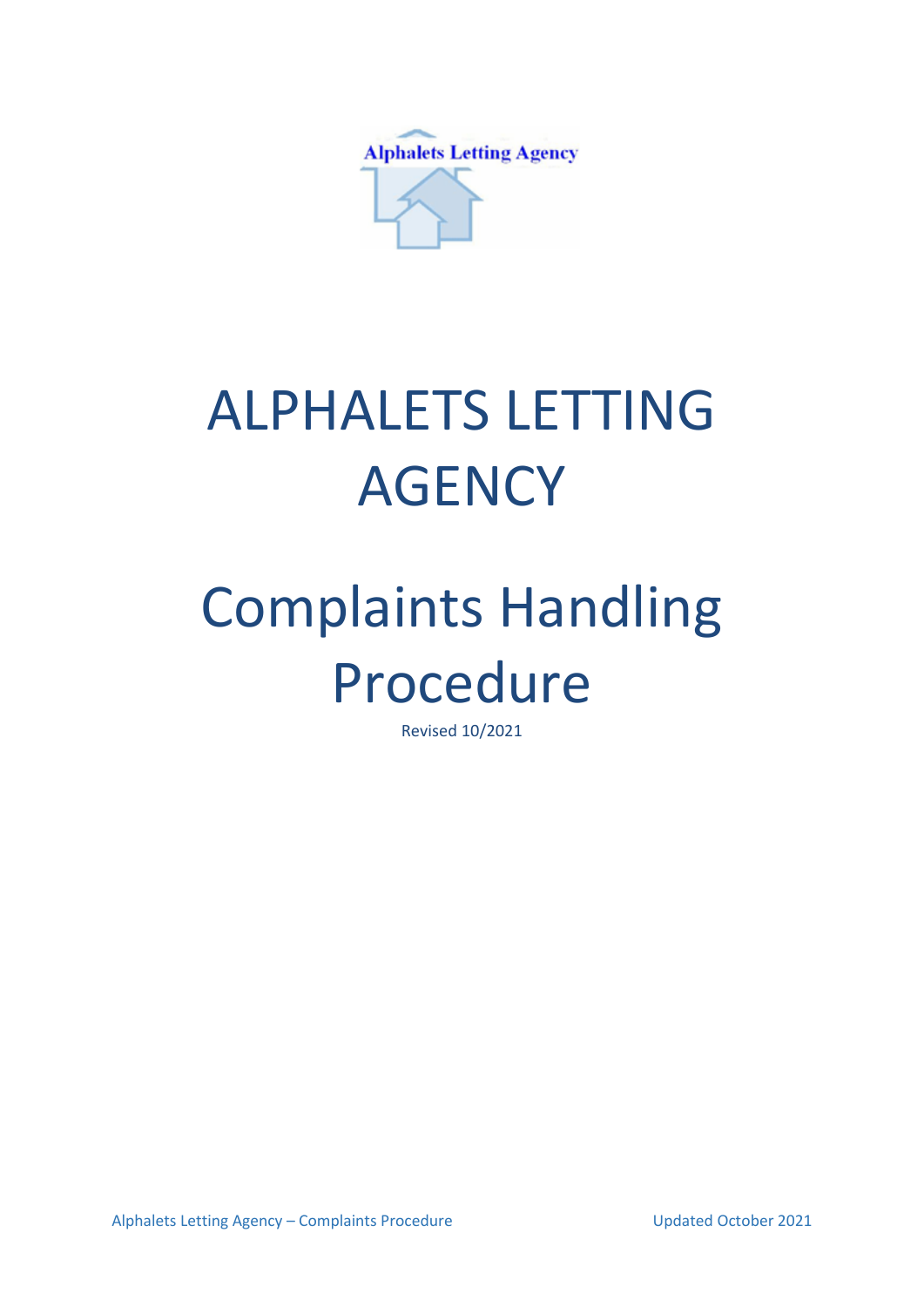Our aim is to provide a first-class service and to do everything we can to ensure you are satisfied. If you feel that we have fallen short of this standard and you wish to complain, we ask that you **first telephone the person who has been your contact** and explain that you are dissatisfied with an aspect of the service you have received.

If you remain unhappy with the way your complaint has been dealt with then you should set out your complaint **in writing** to:

Mr P Kavanagh Alphalets Letting Agency 32 High Street Chatteris Cambridgeshire PE16 6BG And/or by email: info@alphaletslettingagency.co.uk

To resolve your complaint, we would ask that you include the following information and evidence, if applicable:

• An outline of your complaint explaining why you feel that we have fallen short of our first-class service

• What you would like us to do to resolve it

• Any specific details that you feel would assist us with resolving your complaint. Including, but not limited to:

(a) Names of the advisers you have spoken to in connection with the complaint and the branch name in connection with the complaint

(b) Time(s) and Date(s) of the incidence(s)

(c.) Telephone number(s) and or Address(es) you have used to contact us and any written correspondence in connection with your complaint

(d) Any other document in support of your complaint

On receipt of a complaint, we will investigate the issue(s) you have raised on your complaint fully and respond to you accordingly.

The timescales for dealing with a complaint are as follows:

• You will receive an 'acknowledgement of receipt' of your complaint from us within 3 working days of receipt of your complaint.

• Within 10 working days of the acknowledgement, you will receive a full response.

• If we are unable to resolve the matter within the 10 working days as stated above, we will provide you with reasons why we could not meet this time frame and provide you with an estimate of when a full response will be received

• After our final written response, we may deem the complaint closed. If we deem the matter closed then we reserve the right not to enter into any further correspondence.